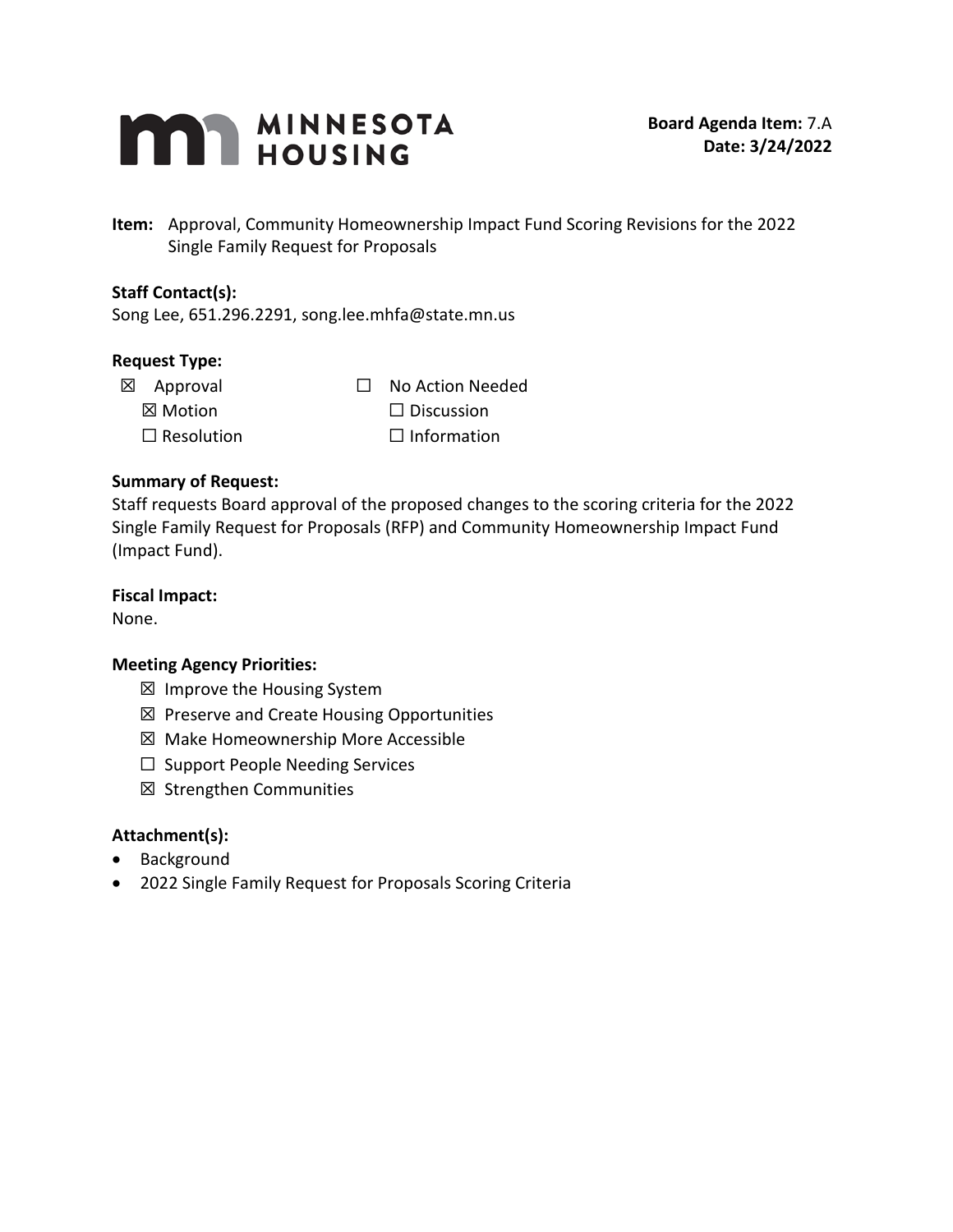#### **Background**

Minnesota Housing awards funding for homeownership housing projects through the annual Single Family Request for Proposals (Single Family RFP). The Community Homeownership Impact Fund (Impact Fund) is the program that implements and oversees the projects funded through the Single Family RFP. These projects use resources to provide downpayment and closing cost assistance, owner-occupied rehabilitation, new construction, acquisition, rehabilitation, resale, and fund the Tribal Indian Housing Program.

Every year, Agency staff analyzes the scoring criteria and recommends whether changes, if any, should be made. The most recent changes to the scoring criteria were approved by the Board on March 25, 2021. These scoring criteria were used for the 2021 Single Family RFP.

The proposed changes will better reflect how proposals move forward to be selected for funding and how recommended funding amounts are determined. The Selection Standards will determine whether a project moves forward to be selected for funding. This evaluation takes into consideration whether projects are feasible and whether the applicant has the capacity to complete the project as proposed. Once the projects are recommended for funding, the funding priorities play a key role in determining the recommended funding amounts. Proposals that meet more funding priorities are more likely to receive recommendations for more funding, although other factors are also considered, such as the applicant's capacity to complete the proposed number of units, open Impact Fund awards with unspent dollars, and successful performance and compliance with past and current Impact Fund awards.

Staff propose changes to the scoring criteria as follows:

#### *Selection Standards*

The Selection Standards are outlined in MINN. R. 4900.3648 and include organizational capacity, project feasibility and community need. Program staff proposes to review and assess proposals using a scoring metric of zero to five points for each factor for a total of 15 points for all three Selection Standards. Reviewers will score the selection standards using a scale of zero to five points based on the extent to which a proposal meets the selection standards. Staff proposes that the total score of these three factors must meet a minimum number of ten points or higher to move forward to be assessed under the funding priorities and then eventually to consideration by the Selection Committee, which consists of Agency leadership. The Selection Committee will recommend to the Board selected proposals for funding. Proposals that do not meet threshold will be shared with the Selection Committee for the purpose of transparency but will not be eligible for funding. Previously, program staff reviewed and assessed the proposals based on a pass/fail requirement. Proposals were required to pass all three selection standards to move forward to the Selection Committee. The revised Selection Standards will enable proposals that may not be as strong in one Selection Standards criterion to move forward for consideration of selection if it is stronger in another Selection Standards criterion.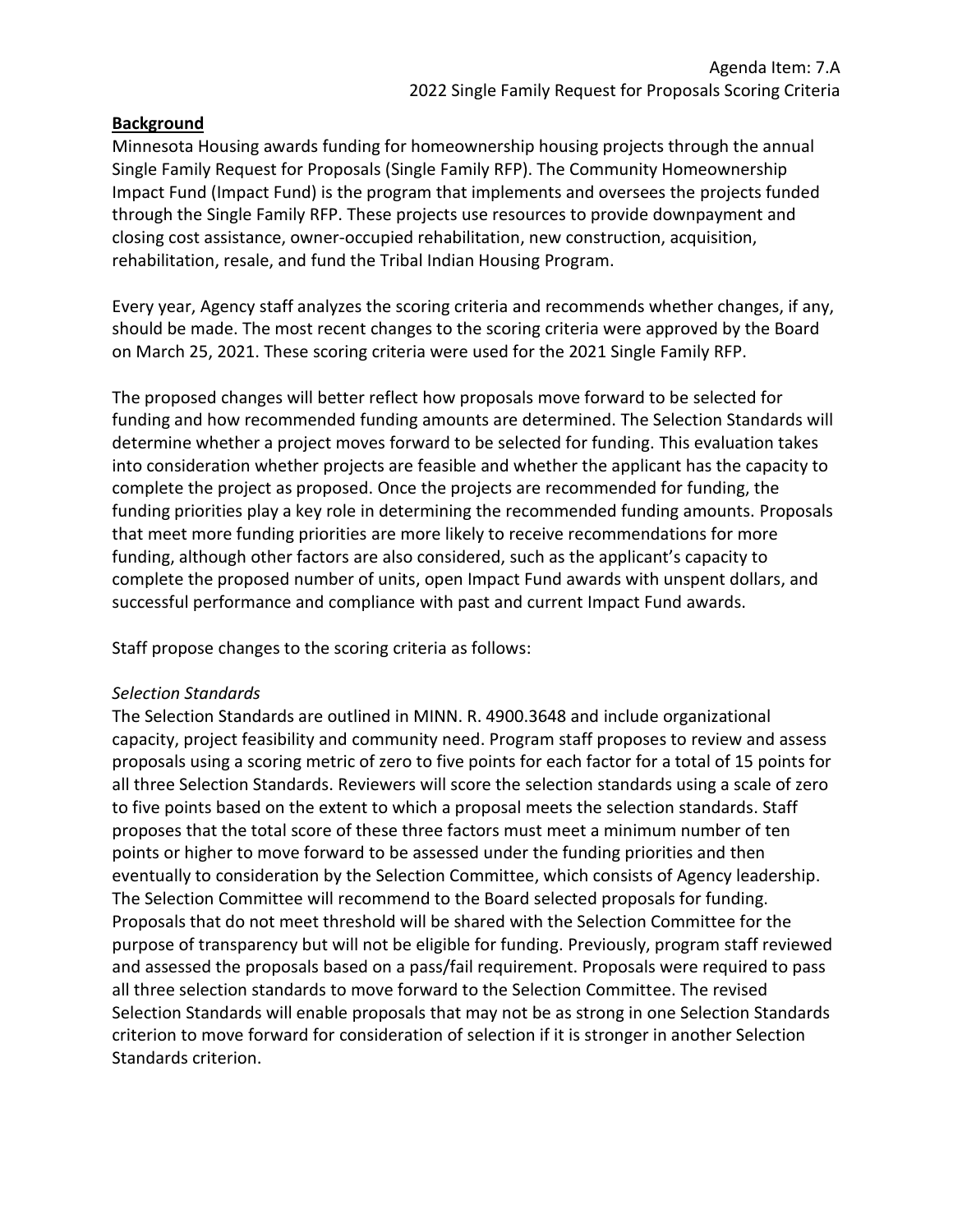## *Funding Priorities*

Funding priorities include the priorities outlined in MINN. R. 4900.3650 and Agency priorities informed by the Agency's strategic plan. Program staff reviewers have scored the funding priorities in the past with zero or one point. Staff is recommending continuing to evaluate proposals that meet the Funding and Agency priorities but with utilizing a checkbox method to identify whether a proposal meets the funding priorities instead of points given. Program staff reviewers will check the boxes for all funding priorities a proposal meets. The number of funding priorities a proposal meets will be dependent upon the proposed activity and will help inform the recommended funding cuts (i.e., proposals that meet fewer funding priorities will be more likely to receive unit/funding cuts).

### *Proposed Funding Priority Revisions*

Staff proposes one revision to the following Funding Priority:

• Leverage – Proposals will meet this funding priority if there is committed leverage; removed Total Leverage and Diversity of Leverage.

### *Total Scoring*

The total points available that a proposal can receive will decrease from a maximum of 17 points to a maximum of 15 points.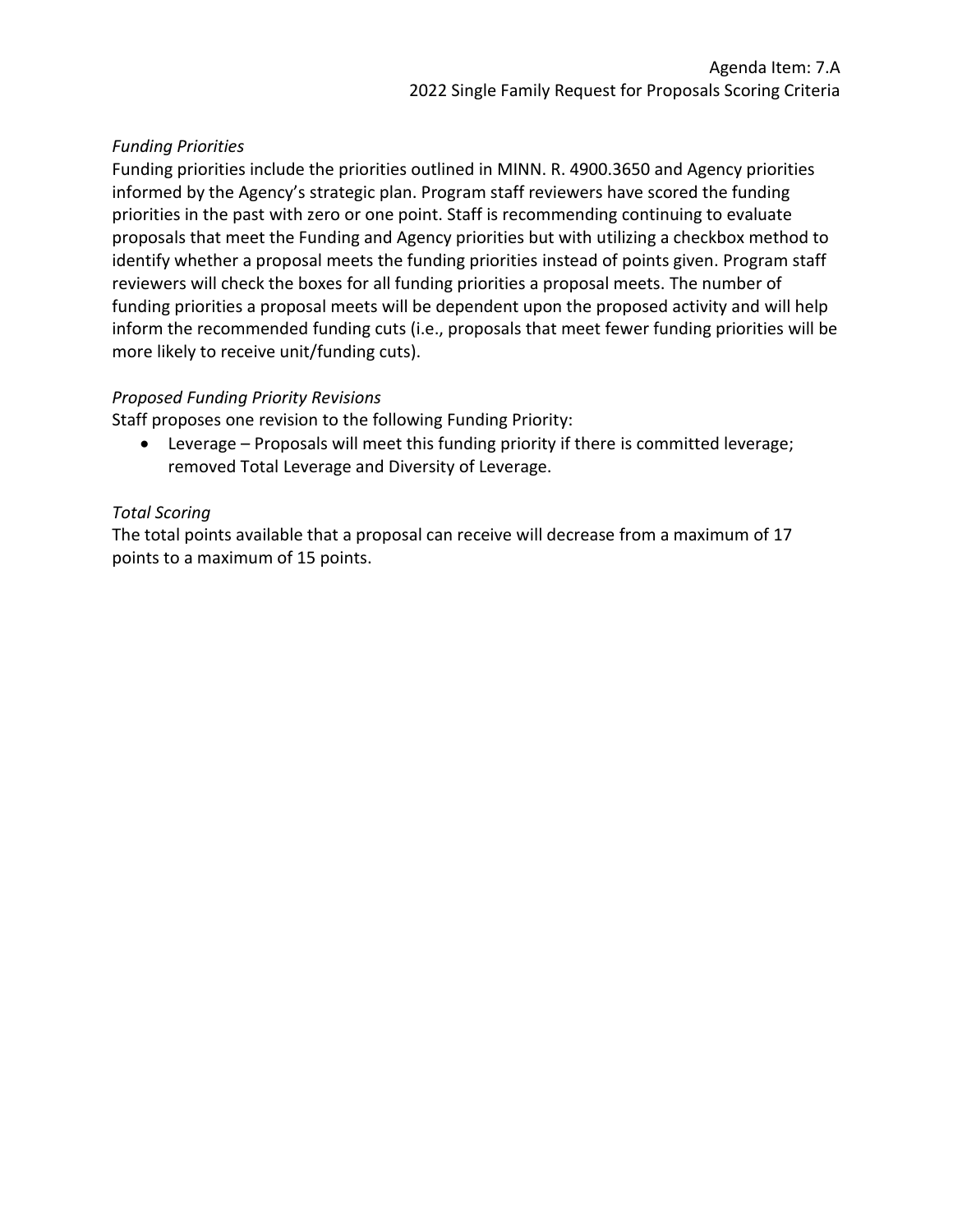## **2022 SINGLE FAMILY REQUEST FOR PROPOSALS SCORING CRITERIA**

The selection and funding process will be as follows:

- 1. Program staff will evaluate all proposals and score them on a scale of zero to five points. Proposals that meet the Selection Standards thresholds of at least ten points will be eligible for funding considerations. Proposals that do not meet the Selection Standards will be identified to the Selection Committee.
- 2. Program staff will assess only proposals that meet the Selection Standards threshold to determine alignment with the funding priorities.
- 3. The Selection Committee will recommend selected proposals for funding which will be brought to the board for final approval.
- 4. Final funding recommendations will be based on:
	- a. Total Selection Standards score;
	- b. Organizational capacity to complete the awarded number of units within the contract period;
	- c. Alignment with Funding Priorities;
	- d. Geographic coverage (i.e., the extent to which selected proposals enable the Agency to serve all areas of the state); and
	- e. Funding availability.

## **SELECTION STANDARDS THRESHOLD**

Reviewers will score and consider these factors in their evaluation of proposals, as required by the applicable Administrative Rule. Selections Committee will discuss and address questions/concerns about proposals. Must meet a total score of 10 or more points to meet the threshold to move forward to Selections.

- 1. **Organizational Capacity** up to 5 points based on the applicant's related housing experience, demonstrated successful completion of similar projects, progress on current awards, organizational financial capacity and other organizational due diligence factors (e.g., good standing with the State of Minnesota, organizational internal operations policies, outstanding legal matters, performance and compliance with past and current Impact Fund awards, etc.).
- 2. **Project Feasibility** up to 5 points based on the extent to which reasonable development costs are proposed, how proposed development costs and subsidies compare to historical costs of similar Impact Fund projects, and the extent to which the proposal is economically viable.
- 3. **Community Need** up to 5 points based on the extent to which the proposed project addresses a well-defined community need for the housing activity in the target geography based on local demographics, workforce, market and economic factors.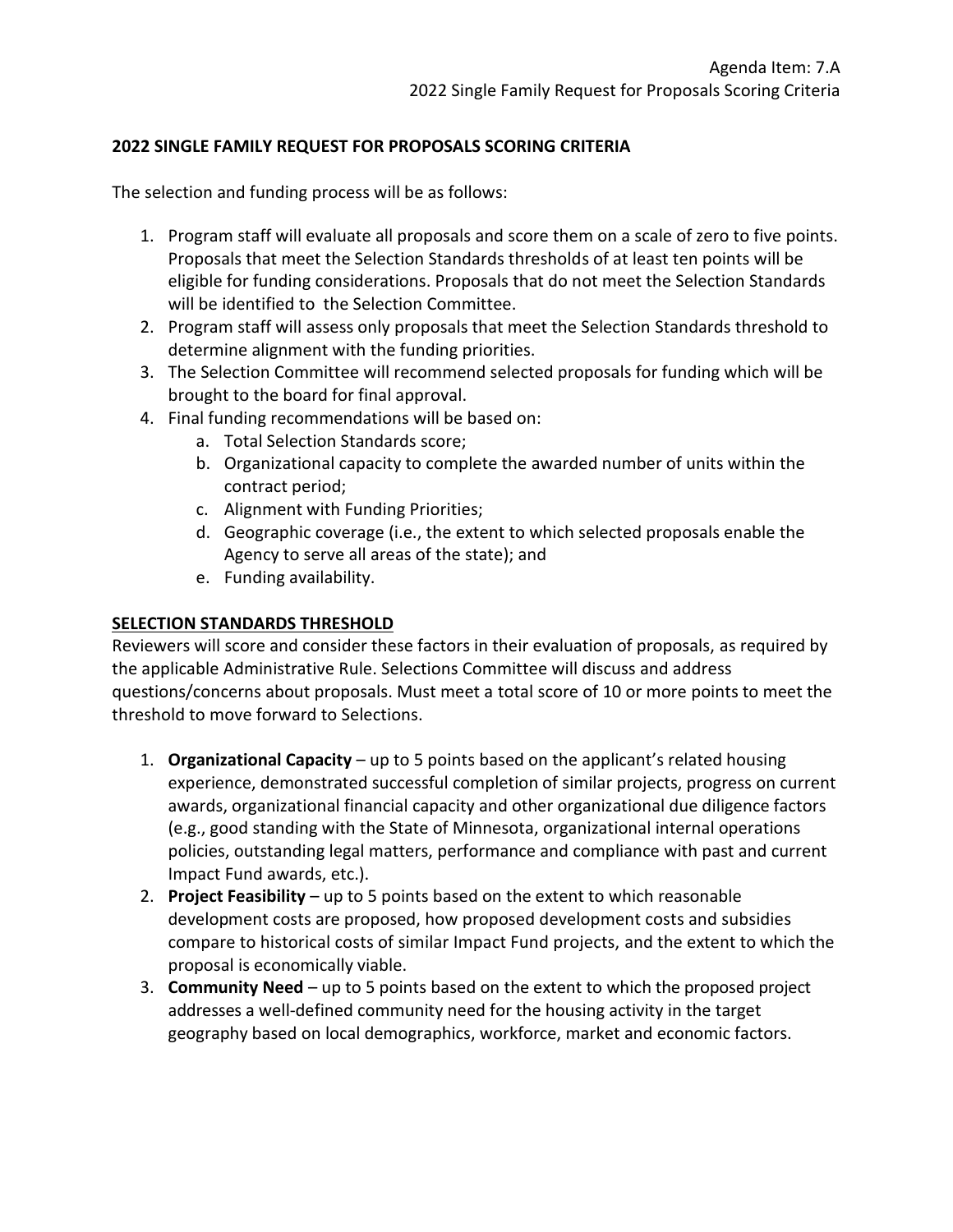## **FUNDING PRIORITIES**

#### **Efficient Use of Resources**

- 1. **Leverage** Based on committed leverage
- 2. **Regulatory Incentive** Incorporating cost savings measures through regulatory incentives, such as fast-tracking permitting approvals and waiver of fees, among other incentives.
- 3. **Impact Fund Subsidy Protection/Long Term Affordability** Based on the number of years of subsidy protection/long term affordability restrictions such as community land trust, funds recaptured and revolved, or other subsidy protection requirements.

### **Focus on Households Most Impacted**

- 1. **Equitable Access to Homeownership** Demonstrating a record of creating equitable access to homeownership or the extent to which the Applicant has served Black, Indigenous and Households of Color and/or persons with disabilities.
- 2. **Serve Housing Needs Within a Community** Incorporating universal design/accessibility features, enabling individuals 62+ years old to age in place or committing to developing large family housing (i.e. homes with four or more bedrooms).
- 3. **Homeownership or Financial Education and Counseling** Applicant requires homebuyers to complete pre-purchase homeownership, financial education, or counseling from a qualified provider, as appropriate to support homeowner success.

## **Supporting Community and Economic Development**

- 1. **Cooperatively-Developed Plan (CDP)**  The proposal addresses priorities or recommendations in a CDP for the community in which the proposed target area is located.
- 2. **Rural or Tribal Designation** Whether a proposed target area is within a Rural or Tribal designated census tract.
- 3. **Location Efficiency** Based on access to fixed transit or dial-a-ride.
- 4. **Community Recovery**  Based on the extent to which a proposed target area coincides with communities identified as having lower median household income, older housing stock and lower than average increases in home sales prices, including declines.
- 5. **Workforce Housing** Based on the extent to which a proposed target area coincides with areas identified as long commute and/or job growth areas.
- 6. **Workforce Training Programs** Based on proposals that partner with workforce training programs that will be utilized with proposed developments.
- 7. **Increase Housing Choice** Based on the extent to which the proposed housing activity that is affordable to eligible low- and moderate-income households is located within higher-income areas.
- 8. **Business Entities Owned or Led by People of Color, Indigenous Individuals, and/or Women** – An owner or executive director of a for-profit or non-profit entity is a person of color, indigenous individual, and/or woman.